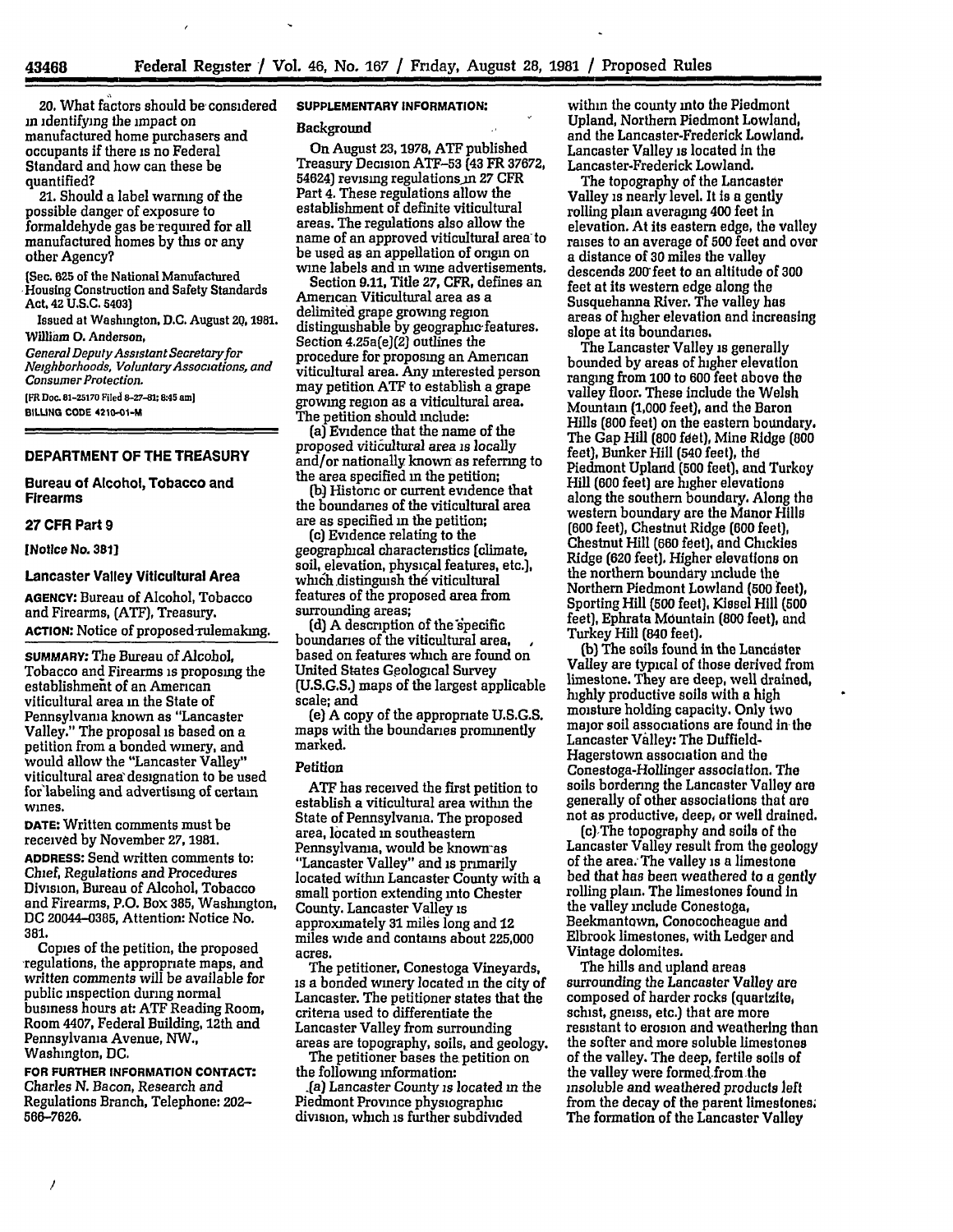resulted from the presence of a large unbroken expanse of limestone.

**(d)** Lancaster County has a long history of grapegrowing. In "Climatic Factors and-the Potential for Wine-Grape Production **in** Several Areas of Pennsylvania," **1** Carl W. Haeseler notes that early colonists planted wine grapes m several areas of southeastern Pennsylvania, including Middletown and York. By 1826, he states there were **150** acres of grapes, primarily Alexander, centered around York. with additional acreages in Adams, Chester, Lancaster and Westmoreland Counties. Haeseler further notes that although the grape industry in the area eventually succumbed to disease, "York and Lancaster Counties are considered among the starting places of American viticulture."

The petitioner states that today there are approximately 41.5 acres of wine grapes within the Lancaster Valley viticulture area and that there are two bonded wineries within this area. These wineries grow grapes within the proposed viticultural area and purchase additional grapes from within and outside of the area.

(e) The climate is not a factor **in** differentiating the Lancaster Valley from the surrounding area. Because of the lack of high mountains to block weather patterns, the climate throughout Lancaster County is relatively uniform.

The county lies **in** an area of prevailing westerly winds which originate **in** the mtenor of North America. The Atlantic Ocean to the east **(130** miles) represents a modifying factor and source of moisture, These conditions give a "Humid Continental" type of climate. The average annual temperature is **52.1'** Fahrenheit with the coldest month being January (30.4° Fahrenheit] and the warmest month July (74.0° Fahrenheit). Precipitation occurs fairly evenly throughout the year with an average of 41 inches.

**(f)** The name Lancaster Valley is utilized **by** the Pennsylvania and United States Geologic Surveys to describe the region proposed **in** this viticultural area. The valley is located almost entirely within Lancaster County, Pennsylvania and Lancaster is the name of the largest city within the county and proposed viticultural area. The city of Lancaster was founded **in 1718** and Lancaster County was established in **1729.**

#### Proposed Boundaries

The proposed viticultural area would occupy the middle third of Lancaster County, Pennsylvania. The valley would consist of that area delineated on the east **by** the **500** foot contour line and the Welsh Mountains. The southern boundary Is delineated by the **500** foot contour line extending along Mine Ridge to the **76 07'30"** line of longitude. From there the boundary passes in approximately a straight line south of the town of Strasburg and south of Willow Street to the confluence of Stehman Run and Conestoga River. The boundary continues along Indian Run and Wisslers Run to the **300** foot contour line. The western boundary would be delineated **by** the **300** foot contour line above the Susquehanna River. Pennsylvania Highway 441 between Marietta and Bainbridge, and would exclude the Manor Hills, Chestnut Hills, Chestnut Ridge, and the Chickies Ridge. The northern boundary would be delineated **by an** irregular line extending from Bainbridge to Rheems, which then passes north of Mount Joy and south of Manheim, Lititz, Akron, Ephrata and Terre Hill to the intersection with Berks County at Pennsylvania Highway **23.**

The exact boundaries of the proposed area and the appropriate U.S.G.S. Maps used to determine the boundaries are listed **in** the proposed regulation.

#### Public Participation

**ATF** requests commeits from all interested persons concerning **tlus** proposed viticultural area. Furthermore, while this notice proposes possible boundaries for the Lancaster Valley viticultural area, suggestions concerning alternative boundaries will be given consideration prior to any final decision. **ATF** especially solicits comments on ways in which to simplify the proposed boundaries of this viticultural area.

**All** comments received before the closing date will be carefully considered. Comments received after the closing date and too late for consideration will be treated as possible suggestions for future **ATF** action.

ATF will not recognize any material in comments as confidential. Comments may be disclosed to the public. Any material which the respondent considers to be confidential or inappripriate for disclosure to the public should not be included **in** the comment. The name of any person submitting comments is not exempt for disclosure.

Any interested person who desires an opportunity to comment orally at **a** public hearing on this proposed regulation should submit his or her request, in writing, to the Director within the 90-day comment period. The Director reserves the right to determine whether a public hearing should be held.

## Regulatory Flexibility Act

The provisions of the Regulatory Flexibility Act relating to an initial and final regulatory flexibility analysis **(5 U.S.C. 603,** 604) are not applicable to this proposal because this proposed rule. **if** issued as a final rule, will not have a significant economic impact on a substantial number of small entities. This proposal is not expected to have a significant secondary or incidental effects on a substantial number of small entities, or impose, or otherwise cause, a significant increase in the reporting, recordkeeping. or other compliance burdens on a substantial number of small entities.

Accordingly, it is hereby certified under the provisions of section **3** of the Regulatory Flexibility Act **(5 U.S.C. 605(b)),** that this proposed rule, if issued as a final rule, will not have a significant economic impact on a substantial number of small entities.

# Compliance With Executive Order **12291**

It has been determined that this proposed rule is not a "major rule" within the meaning of Executive Order **12291** of February **17.1981;** because it will not have an annual effect on the economy of **\$100** million or more; it will not result **in** a major increase **in** costs or prices for consumers, individual industries, Federal. State. or local government agencies, or geographic regons; and **it** will not have a significant adverse effects on competition. employment, investment, productivity, innovation, or on the ability of United States-based enterprises to compete with foreign-based enterprises in domestic or export markets.

## Drafting Information

The principal author of this document is Charles **N.** Bacon. Research-and Regulations Branch. Bureau of Alcohol, Tobacco and Firearms.

## Authority and Issuance

Accordingly, under the authority contained **in 27 U.S.C.** 205, the Director proposes the amendment of **27** CFR Part **9** as follows:

## **PART 9-AMERICAN VITICULTURAL AREAS**

Paragraph **1.** The table of sections **in 27** CFR Part **9** is amended to add **§ 9.41.** As amended, the table of sections reads as **follows:**

<sup>&#</sup>x27;Progress Report **303,** lenuary **1970,** the Pennsylvania State University. College of Agriculture, Agriculiural Experiment Station. University Park. Pennsylvania: **CariW.** Haeseler.